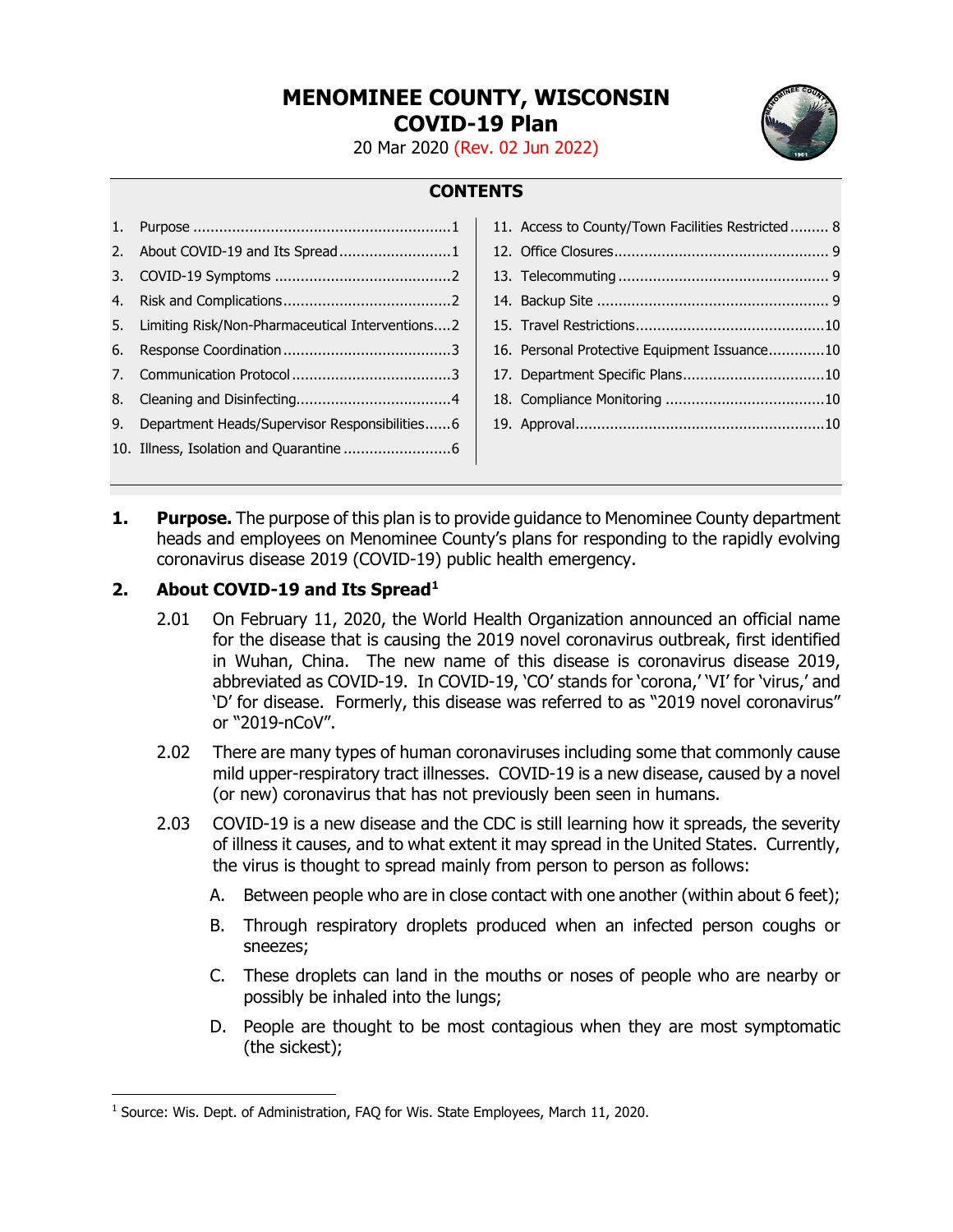- E. Some spread is possible before people show symptoms; there have been reports of this occurring with this new coronavirus, but this is not thought to be the main way the virus spreads; and
- F. It may be possible that a person can get COVID-19 by touching a surface or object that has the virus on it and then touching their own mouth, nose, or possibly their eyes, but this is not thought to be the main way the virus spreads.
- <span id="page-1-0"></span>**3. COVID-19 Symptoms.** COVID-19 symptoms include, but are not limited to, the following: cough, shortness of breath, fever, chills, sore throat, runny nose, muscle pain, headache, new loss of taste or smell, fatigue, and gastrointestinal symptoms, such as nausea, vomiting, diarrhea, or abdominal pain.
- <span id="page-1-1"></span>**4. Risk and Complications.** Elderly people with chronic conditions are currently the most at risk from complications from COVID-19. Given the vulnerable populations within the County's care, careful adherence to this plan and guidance provided by the Shawano-Menominee Public Health Director is essential.
- <span id="page-1-2"></span>**5. Limiting Risk/Non-Pharmaceutical Interventions.** The first line of defense to help slow the spread of COVID-19 before a vaccine is available and to ease the burden on healthcare providers include the following:
	- 5.01 Staying home when sick;
	- 5.02 Covering coughs and sneezes using a tissue or sleeve, and disposing of the tissue properly immediately afterwards;
	- 5.03 Washing hands often using hot water and soap for 20 seconds or longer, and immediately washing your hands with soap and water for at least 20 seconds after coughing or sneezing;
	- 5.04 Routinely cleaning frequently touched surfaces using a disinfectant bearing an EPAapproved emerging viral pathogens claims label;
	- 5.05 Avoid touching your eyes, nose, and mouth with unwashed hands;
	- 5.06 Not shaking hands with others;
	- 5.07 Avoiding close contact with people who are sick, and keeping a six foot distance between yourself and other people;
	- 5.08 Cleaning and disinfecting tables, doorknobs, light switches, countertops, desks, phones, keyboards, toilets, faucets, sinks and any other areas frequently touched by others;
	- 5.09 Mandatorily and properly wearing a face covering or mask (i.e., completely covering the nose and mouth) in offices while others are present, regardless of social distancing, in all common areas at all times, in vehicles while others are present, or while outside whenever social distancing is compromised, unless they are actively eating, drinking, exercising, or subject to a bona fide medical restriction preventing the individual from wearing a mask, and ensuring that visitors ten years of age and older properly wear masks within county/town facilities and vehicles;
	- 5.10 Establishes certain travel restrictions for unvaccinated personnel (see Travel Restrictions below);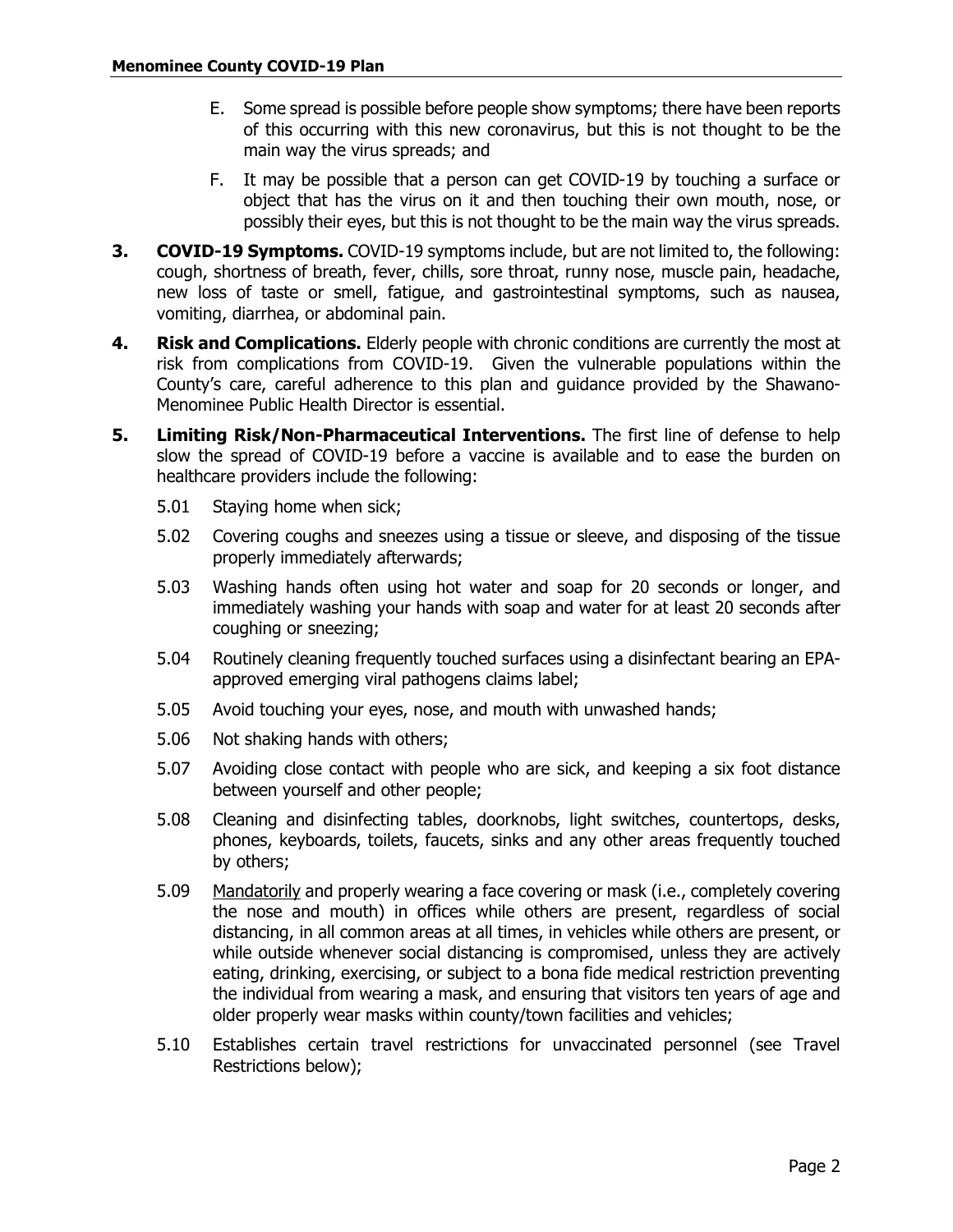- 5.11 Limiting the number of people congregating for a smoke break at or near one facility entrance area to not more than two people at a time, provided they maintain physical distancing of six feet or more, and prohibiting smoking at all main entrance areas to County and Town facilities;
- 5.12 Avoiding non-essential large gatherings of 10 or more people unless all are vaccinated; and
- 5.13 Avoiding non-essential visits to long term care facilities.
- <span id="page-2-0"></span>**6. Response Coordination.** The Public Health Director for Shawano-Menominee County shall be responsible for coordinating Menominee County's response to COVID-19. The scope of that coordination shall include, but is not limited to—
	- 6.01 Consulting with federal, state, and local emergency management and public health officials concerning the County's overall response to COVID-19;
	- 6.02 Distributing official communications concerning the virus, its spread, and the County's response to it;
	- 6.03 Providing recommendations to maintenance and housekeeping personnel on enhanced cleaning and sanitation not otherwise addressed in this plan;
	- 6.04 Providing recommendations on office closures, and travel limitations and restrictions; and
	- 6.05 Consulting with, and providing recommendations to, department heads on service delivery as it relates to COVID-19.

### <span id="page-2-1"></span>**7. Communication Protocol**

- 7.01 All e-mails, public health bulletins, and press releases concerning the County's overall response to COVID-19 shall be issued by the Public Health Director.
- 7.02 The Public Health Director shall be given direct access to the County's e-mail so that countywide, group and targeted e-mails can be distributed.
- 7.03 With the exception of the Public Health Director and Emergency Management Director, all employees shall refrain from distributing group e-mails, notices, pamphlets, brochures or other forms of correspondence concerning COVID-19 so as not to confuse, contradict or in any other way interfere with official communications issued by the Public Health Director. Employees that are concerned with receiving the most recent and credible information concerning COVID-19 are encouraged to go to the Centers for Disease Control website: <http://www.cdc.gov/coronavirus/2019-NCOV/cases-in-us.html> or the Wisconsin Department of Health Services website: [https://www.dhs.wisconsin.gov/covid-](https://www.dhs.wisconsin.gov/covid-19/index.htm)[19/index.htm](https://www.dhs.wisconsin.gov/covid-19/index.htm)
- 7.04 The County's Emergency Management Director shall serve as the liaison between department heads and the Public Health Director.
- 7.05 The County's Emergency Management Director may periodically issue e-mails concerning COVID-19 in order to provide site-specific information or to counter mixed-messaging at the local level.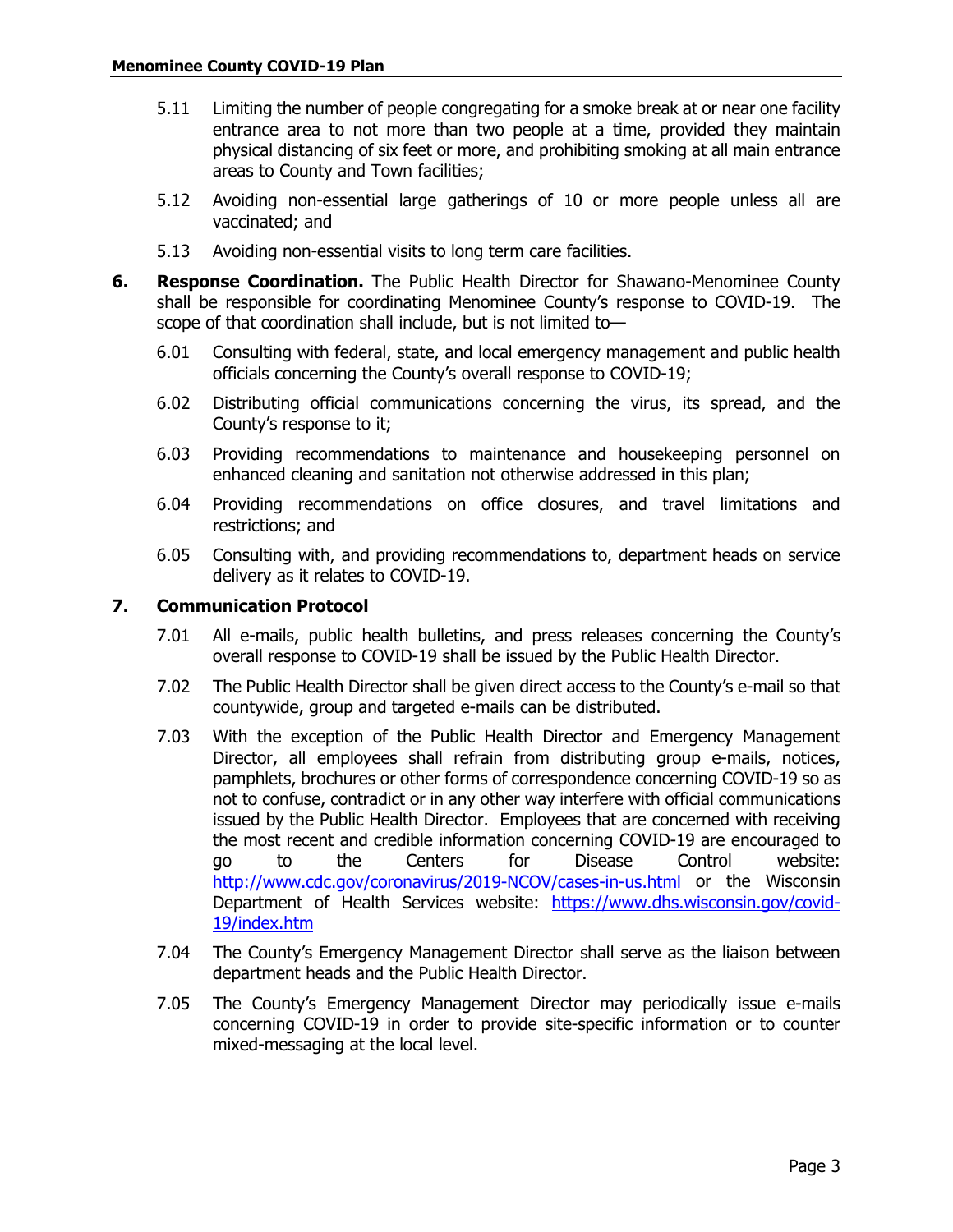- 7.06 At the department level, department heads may continue to provide information to their employees concerning the manner in which services will be provided to the public in light of COVID-19.
- 7.07 The Public Health Director will periodically post information on Facebook concerning COVID-19. County departments that have Facebook sites are encouraged to post links to the Public Health Director's Facebook site.
- 7.08 Department heads and employees are urged to remain vigilant for e-mail scams related to COVID-19.
	- A. Avoid clicking on links in unsolicited emails and be wary of email attachments;
	- B. Use trusted sources—such as legitimate, government websites—for up-to-date, fact-based information about COVID-19;
	- C. Do not reveal personal or financial information in email, and do not respond to e-mail solicitations for this information.

### <span id="page-3-0"></span>**8. Cleaning and Disinfecting**

- 8.01 Menominee County Maintenance is primarily responsible for cleaning and disinfecting all county and town facilities utilizing standards proven effective against COVID-19, and for coordinating with other departments' custodians on the proper cleaning and disinfecting standards related to COVID-19.
- 8.02 To the extent that employees are capable of doing so safely, they shall assist maintenance and housekeeping staff with disinfecting porous and non-porous surfaces.
- 8.03 The County's Maintenance Department shall develop a list of cleaning supplies bearing an EPA-approved emerging viral pathogens claims label.
- 8.04 Maintenance and/or housekeeping personnel shall place posters that encourage staying home when sick, cough and sneeze etiquette, and hand hygiene at the entrance to your workplace and in other workplace areas where they are likely to be seen.
	- A. Maintenance and/or housekeeping personnel shall provide tissues and hand sanitizer receptacles for use by employees and visitors.
	- B. Maintenance and/or housekeeping personnel shall provide soap and water and alcohol-based hand rubs in the workplace, ensure that adequate supplies are maintained, and place hand rubs in multiple locations or in conference rooms to encourage hand hygiene.
- 8.05 Guidance on Cleaning Porous Surfaces**[2](#page-3-1)**
	- A. Wear disposable gloves when cleaning and disinfecting surfaces. Gloves should be discarded after each cleaning. If reusable gloves are used, those gloves should be dedicated for cleaning and disinfection of surfaces for COVID-19 and should not be used for other purposes. Consult the manufacturer's instructions for cleaning and disinfection products used. Clean hands immediately after gloves are removed.

<span id="page-3-1"></span><sup>&</sup>lt;sup>2</sup> Source: CDC Environmental Cleaning and Disinfection Recommendations; https://www.cdc.gov/coronavirus/2019ncov/community/home/cleaning-disinfection.html#disinfect, 11 Mar 2020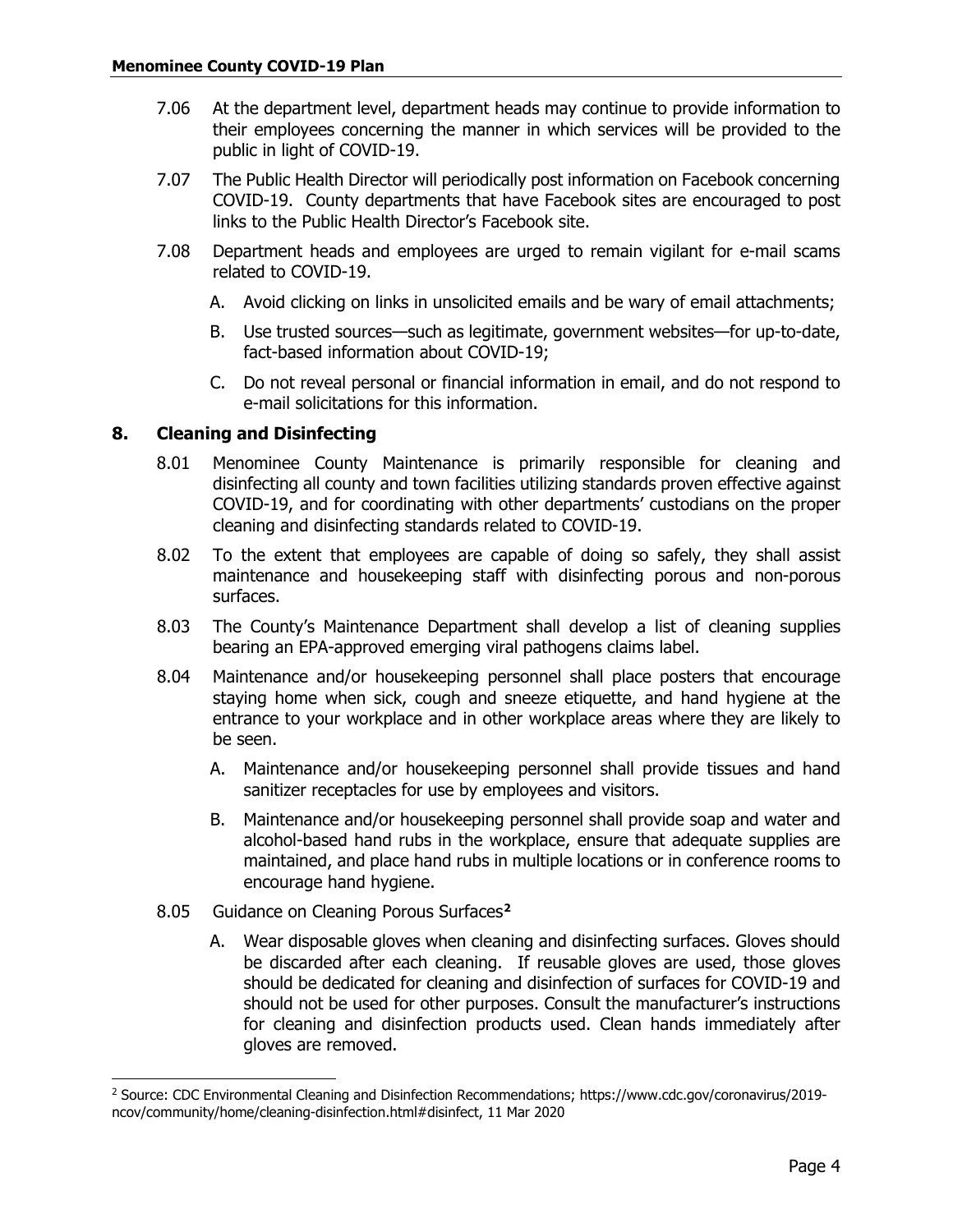- B. If surfaces are dirty, they should be cleaned using a detergent or soap and water prior to disinfection.
- C. For disinfection, diluted household bleach solutions (Note: bleach can discolor fabrics), alcohol solutions with at least 70% alcohol, and most common EPAregistered household disinfectants should be effective.
	- 1. Diluted household bleach solutions can be used if appropriate for the surface. Follow manufacturer's instructions for application and proper ventilation. Check to ensure the product is not past its expiration date. Never mix household bleach with ammonia or any other cleanser. Unexpired household bleach will be effective against coronaviruses when properly diluted. Prepare a bleach solution by mixing: 5 tablespoons (1/3rd cup) bleach per gallon of water, or 4 teaspoons bleach per quart of water.
	- 2. Products bearing EPA-approved emerging viral pathogens claims labels are expected to be effective against COVID-19 based on data for harder to kill viruses. Follow the manufacturer's instructions for all cleaning and disinfection products (e.g., concentration, application method and contact time, etc.).
- 8.06 Cleaning Porous Surfaces**[3](#page-4-0)**
	- A. For soft (porous) surfaces such as carpeted floor, rugs, and drapes, remove visible contamination if present and clean with appropriate cleaners indicated for use on these surfaces.
	- B. After cleaning, launder items as appropriate in accordance with the manufacturer's instructions.
	- C. If possible, launder items using the warmest appropriate water setting for the items and dry items completely, or use products bearing EPA-approved emerging viral pathogens claims labels that are suitable for porous surfaces.
- 8.07 Cleaning Laundered Items**[4](#page-4-1)**
	- A. Wear disposable gloves when handling dirty laundry from an ill person and then discard after each use. If using reusable gloves, those gloves should be dedicated for cleaning and disinfection of surfaces for COVID-19 and should not be used for other household purposes. Clean hands immediately after gloves are removed.
	- B. If no gloves are used when handling dirty laundry, be sure to wash hands afterwards.
	- C. If possible, do not shake dirty laundry. This will minimize the possibility of dispersing virus through the air.
	- D. Launder items as appropriate in accordance with the manufacturer's instructions. If possible, launder items using the warmest appropriate water setting for the items and dry items completely. Dirty laundry from an ill person can be washed with other people's items.

<span id="page-4-0"></span> $3$  Ibid.

<span id="page-4-1"></span><sup>4</sup> Ibid.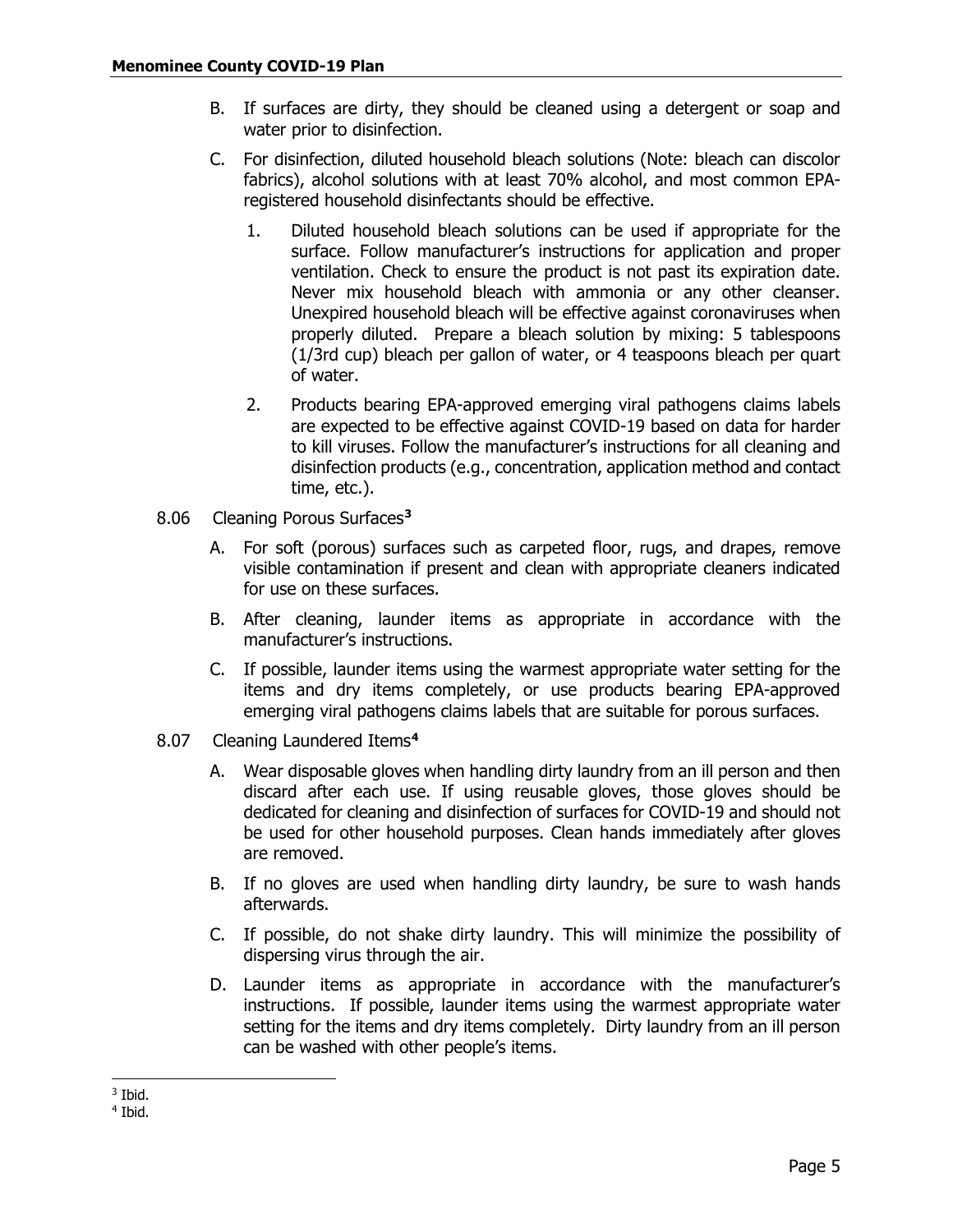E. Clean and disinfect clothes hampers according to guidance above for surfaces. If possible, consider placing a bag liner that is either disposable (can be thrown away) or can be laundered.

### <span id="page-5-0"></span>**9. Department Heads/Supervisor Responsibilities**

- 9.01 Department heads are responsible for enforcing this plan and making sure all employees are doing their part to ensure this Plan is successful.
- 9.02 Supervisors shall be responsible for ensuring that employees who are sick do not report to work or that become sick while at work go home.
- 9.03 Supervisors shall be flexible when considering employee requests to use sick leave or other time off due to personal illness, to care for an ill family member, or to care for young children not in school or daycare. Additionally, supervisors are encouraged to not require physician statements prior to an employee's return to work, unless the illness is not due to a cold or flu like illness.

### <span id="page-5-1"></span>**10. Illness, Isolation and Quarantine**

- 10.01 Illness in General. Officials and employees who are experiencing symptoms of cold, flu or COVID-19 (see Section 3 above) shall not be allowed to enter the workplace and shall use their available leave balances for the duration of their absence from the workplace. Said individuals shall only be allowed to return to the workplace if the individual has been symptom free for 24 hours. The Public Health Director reserves the right to require individuals be tested for COVID-19 prior to the employee's return to work.
- 10.02 Isolation. Isolation is used to separate a person infected with COVID-19 from those who are not infected. Individuals who test positive for COVID-19, regardless of their vaccination status, are required to go into isolation. Those in isolation must:
	- A. Stay home for five days; and
	- B. Afterwards, can leave their residence if they have no symptoms or their symptoms have resolved after five days; and
	- C. Continue to wear a mask around others for five additional days while outside of the workplace. Officials and employees must continually wear a mask while in the workplace, unless alone in his/her office, or while driving in a vehicle with others.
- 10.03 Quarantine. Quarantine is used to separate and restrict the movement of people who come into close contact (within six feet of someone for a cumulative total of 15 minutes or more over a 24-hour period) with someone who has COVID-19 to see if they become sick.
	- A. Unvaccinated/Partially Vaccinated. Individuals who have not been fully vaccinated or are more than six months out from their second mRNA dose (or more than 2 months after the J&J vaccine) and have not yet received a COVID-19 vaccination booster shot must:
		- 1. Stay home for five days; and
		- 2. If symptoms develop, remain at home and call their healthcare provider to get tested for COVID-19; and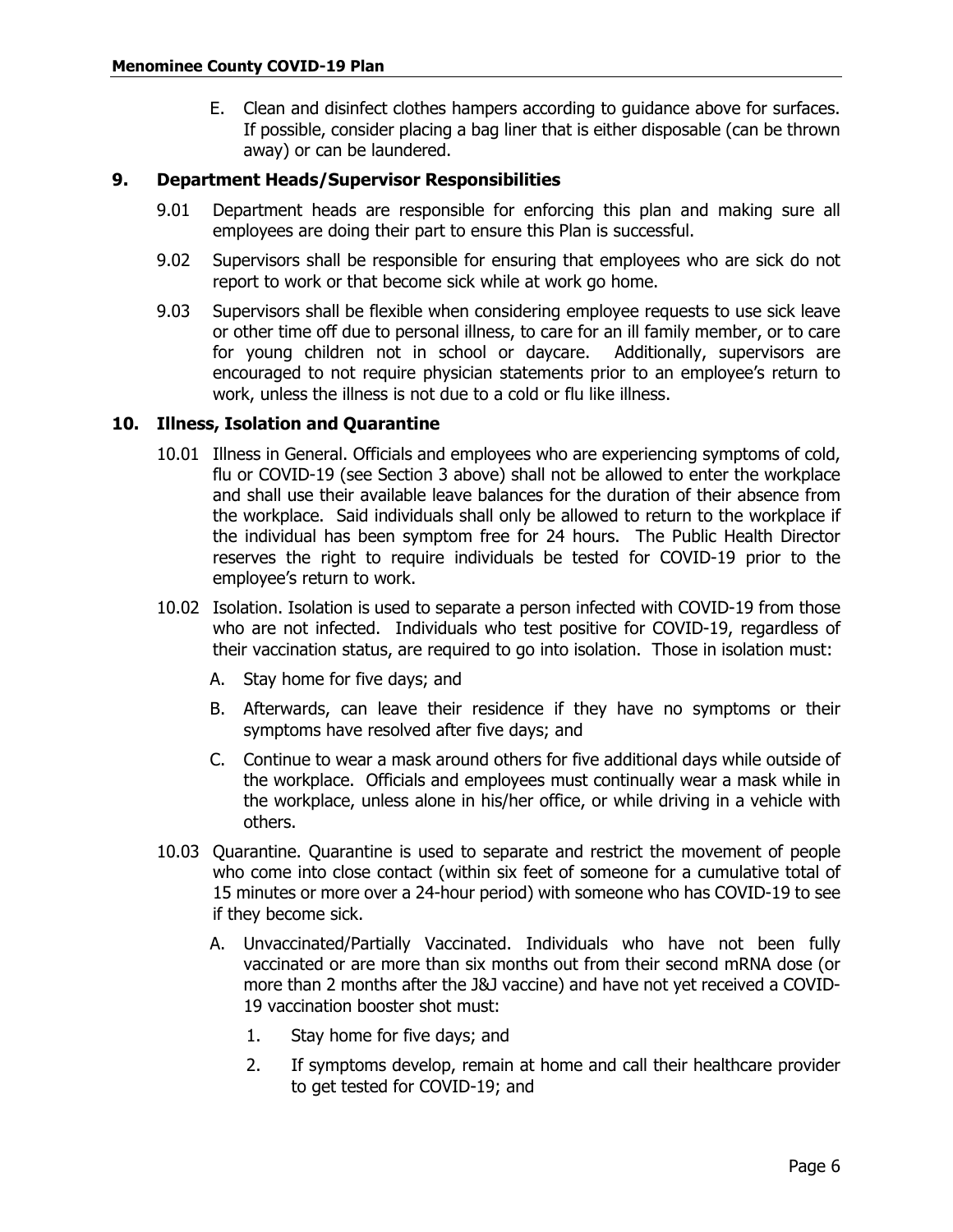- 3. Take a test for COVID-19 on day five, if possible; and
- 4. Afterwards, continue to wear a mask around others for five days when outside of the workplace or continually while in the workplace, unless alone in his/her office, or while driving in a vehicle with others; and
- B. Fully Vaccinated. Individuals who have received a COVID-19 vaccination booster shot, or completed the primary series of Pfizer or Moderna vaccine within the last six months, or completed the primary series of the J&J vaccine within the last two months must:
	- 1. Wear a mask around others for 10 days while outside of the workplace or continually while in the workplace, unless alone in his/her office, or while driving in a vehicle with others; and
	- 2. Take a test for COVID-19 on day five, if possible; and
	- 3. If symptoms develop, go home and call their healthcare provider to get tested.
- C. COVID-19 Sick Leave
	- 1. Individuals who have received a COVID-19 vaccination booster shot, or completed the primary series of Pfizer or Moderna vaccine within the last six months, or completed the primary series of the J&J vaccine within the last two months, or who are medically exempt from vaccination shall receive the following allocation of COVID-19 sick leave on January 1st each calendar year:
		- a. Full-time employees: 80 hours per calendar year
		- b. Part-time employees: A prorated share of 80 hours per calendar year
	- 2. "Medically exempt from vaccination" includes individuals who are pregnant, nursing mothers, or individuals that have been determined by a medical professional to be subject to medical contraindications and precautions for COVID-19 immunization.
	- 3. COVID-19 sick leave shall be used by employees only if they are: (a) ordered to isolate due to testing positive for COVID-19; (b) are experiencing symptoms of COVID-19 and will be obtaining a test for COVID-19; or (c) are caring for an immediate family member who has tested positive for COVID-19.
	- 4. Individuals caring for an immediate family member that has tested positive for COVID-19 shall not be allowed to return to the workplace until the Public Health Director, or his/her designee, consents to the employee's return to work.
	- 5. Employees who have exhausted their allocation of COVID-19 sick leave may be granted the use of emergency leave if: (1) the employee can justify, in writing, why his/her exposure to COVID-19 or close contact with a person infected with COVID-19 is due to circumstances beyond the employee's control; (2) the employee's written justification evidences the employee took reasonable safety precautions to safeguard him/herself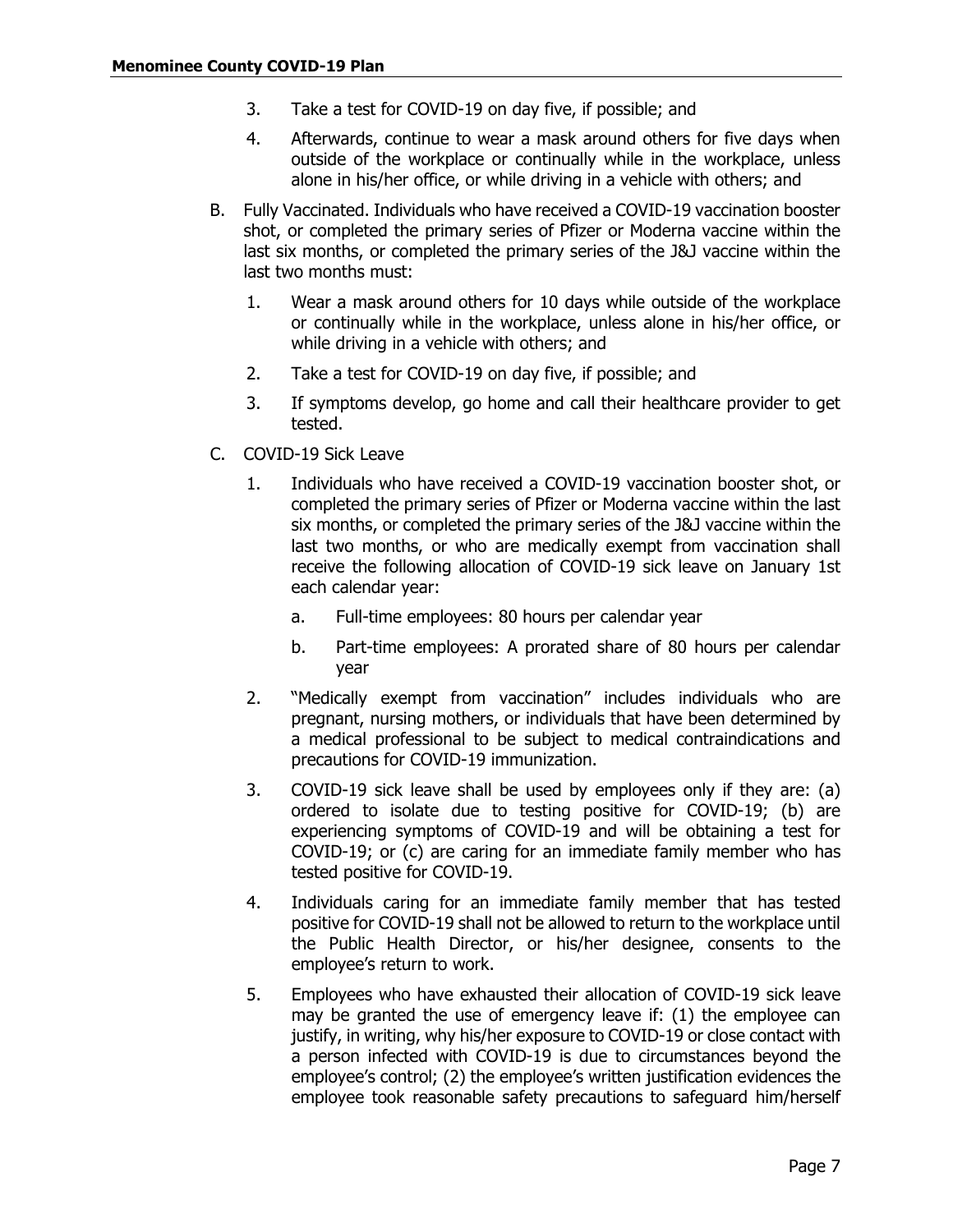from exposure; (3) use of the employee's available leave balances would expose the employee to undue hardship should other illness or emergency befall the employee; and (4) the request is supported by the employee's department head, Emergency Management Director, and Public Health Director.

- 6. Any unused portion of COVID-19 sick leave shall expire on December  $31<sup>st</sup>$ each year and shall not carry over into a new calendar year.
- 10.04 Leave for Employees Not Entitled to COVID-19 Sick Leave. Employees who are not entitled to COVID-19 sick leave shall use sick leave, other available leave balance, or leave without pay if they are isolated, quarantined, or are otherwise experiencing symptoms of cold, flu, or symptoms of COVID-19.
- 10.05 Limited Telecommuting. Employees who are quarantined and experiencing no symptoms, or who have recovered from cold, flu or COVID-19 like symptoms and are awaiting approval to return to the workplace, may be authorized to work from home by their immediate supervisor if they have the means to work from home. Under no circumstance, however, will an employee who is isolated after having tested positive for COVID-19 and/or is actively experiencing cold, flu or COVID-19 like symptoms be expected or allowed to work from home.
- 10.06 To the extent possible, remaining staff shall cover the duties and responsibilities of staff on emergency leave or sick leave.
- 10.07 Department heads and supervisors are required to protect their employees' right to privacy under the Americans with Disabilities Act (ADA) and Health Insurance Portability and Protection Act (HIPPA). Protected health information concerning an employee can only be shared with the Public Health Director.

### <span id="page-7-0"></span>**11. Access to County/Town Facilities Restricted**

- 11.01 The general public may access only those areas of County and Town facilities necessary for them to conduct their public business.
- 11.02 Members of the public ages 10 and older are required to wear face coverings or masks while inside county or town facilities, regardless of vaccination status. Face coverings or masks may be made available to the public, subject to availability.
- 11.03 The public is required to maintain a minimum distance of six feet between themselves and others and to observe other non-pharmaceutical interventions (e.g., wash hands, cover their coughs and sneezes, stay home while sick) while visiting, or considering a visit to, a county or town facility.
- 11.04 The public is urged to continue utilizing on-line resources, if available, or to transact any business they have using the phone or e-mail.
- 11.05 Federal, state and local officials performing bona fide law enforcement duties or statutory and regulatory compliance responsibilities shall be provided access to those areas of County and Town facilities essential to them performing those duties.
- 11.06 Suppliers, vendors, and service technicians shall be provided access only to those areas of the facility where their access is essential.
- 11.07 Family and friends of employees shall be prohibited from visiting or touring County and Town facilities.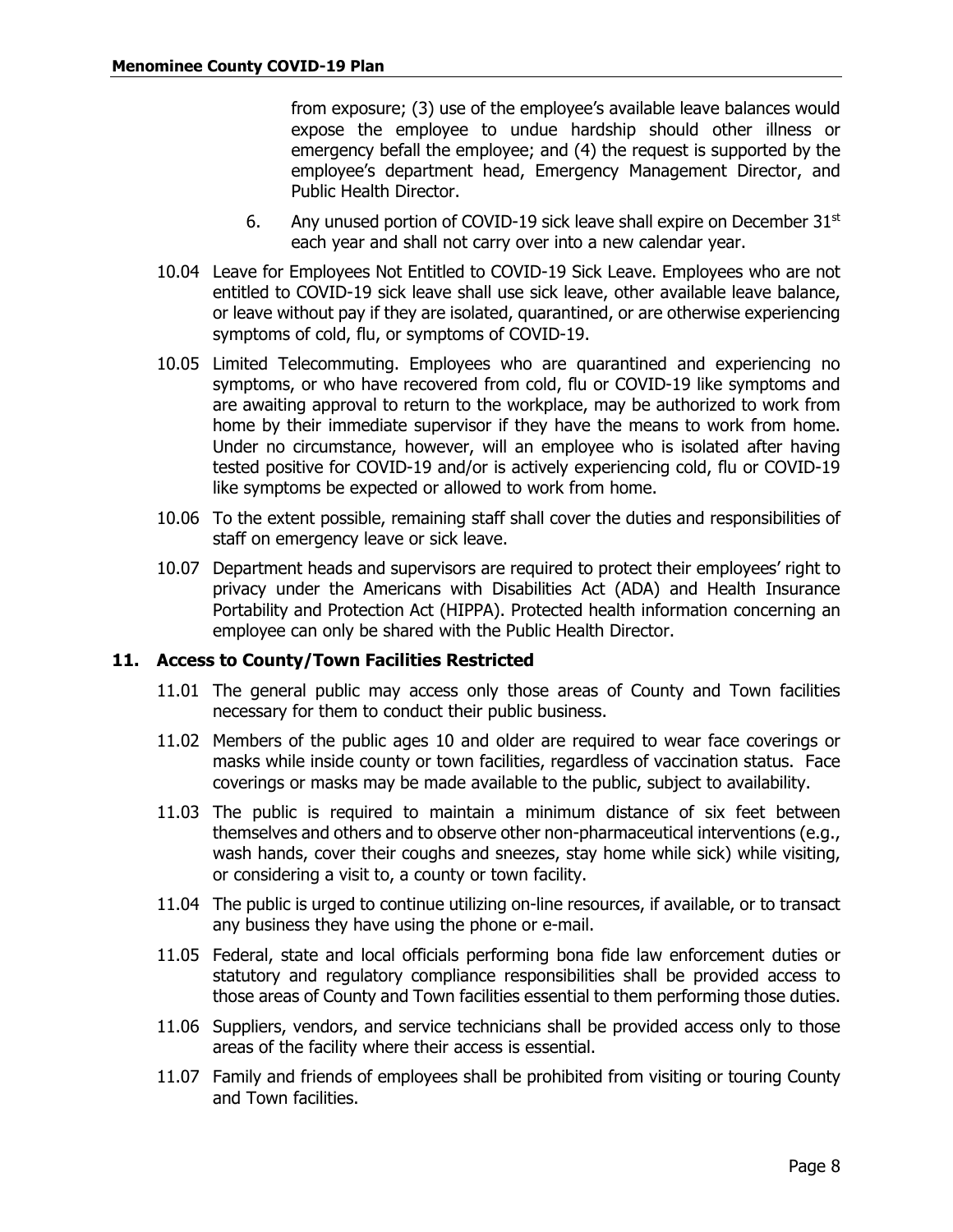- 11.08 Unaccompanied children shall not be allowed access to any County or Town facility.
- 11.09 The County's fitness center shall only be open to fully vaccinated County employees that have provided documented proof of vaccination to Administration. Fitness center users must sanitize equipment they have used immediately after their use. Violations may result in suspension of fitness center access and disciplinary action for violating a health regulation of the County.
- <span id="page-8-0"></span>**12. Office Closures.** Complete department/office closure will only be authorized by the County Board Chairperson upon the recommendation of the Public Health Director, or his or her designee.

#### <span id="page-8-1"></span>**13. Telecommuting**

- 13.01 Department heads may authorize an employee to work from home if all employees under similar circumstances are treated the same and the employee cares for young children at home and the school or place of care for the child/children has been closed due to COVID-19 precautions.
- 13.02 To the extent possible, employees that telecommute should periodically schedule regular office hours to ensure that the needs of the public are being addressed.
- 13.03 Department heads shall take appropriate measures to ensure that telecommuting employees are meeting the demands of their position. Such measures may include, but are not limited to, holding weekly tele/video conferencing meetings with such staff to set weekly goals and requiring employees working from home to submit daily and/or weekly logs detailing their accomplishments.
- 13.04 VPN Access
	- A. The Technology Services Director has to perform the install on individually owned desktops/laptops. Those desktops/laptops must have current and approved antivirus software.
	- B. Department heads shall, to the extent possible, coordinate VPN access for employees in advance of a qualifying event.
- <span id="page-8-3"></span><span id="page-8-2"></span>**14. Backup Site.** This plan does not recommend a backup site for continuity of operations given limitations of space and technology infrastructure.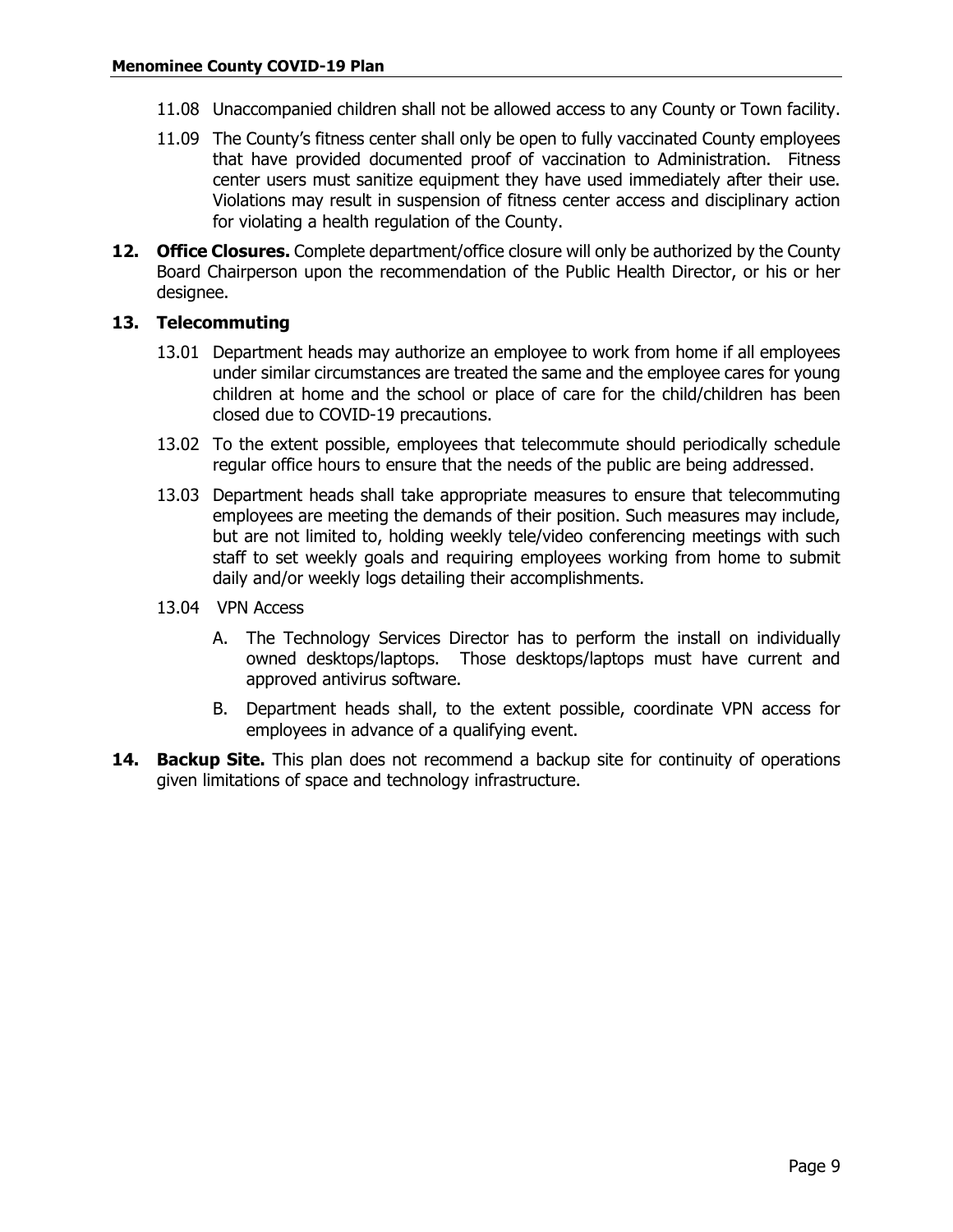**15. Travel Restrictions.** Travel for vaccinated and unvaccinated employees and officials is unrestricted; however, employees and officials are encouraged to wear face coverings or masks, continue social distancing, and observe other non-pharmaceutical interventions while on travel and to carefully monitor for symptoms upon their return from travel.

#### <span id="page-9-0"></span>**16. Personal Protective Equipment Issuance**

- 16.01 Surgical masks, subject to their availability, may be ordered by Maintenance and/or departments. These masks may help prevent the spread of infection from the public that are symptomatic.
- 16.02 Fitted Masks. These masks may be beneficial for service providers going into homes. Fitted masks may be ordered but the employees will be required to undergo a fit test. The Human Services Department nurse will be re-certified to conduct fit testing.
- 16.03 Gowns, subject to their availability, may be ordered by departments if needed by service providers going into homes.
- 16.04 Latex and latex-free gloves, subject to their availability, may be ordered by Maintenance and/or departments for the use of employees having substantial contact with the public.
- <span id="page-9-1"></span>**17. Department Specific Plans.** Each department is encouraged to develop supplemental COVID-19 plans specific to their service area, provided that they do not conflict with the guidance and direction contained in this Plan.
- <span id="page-9-2"></span>**18. Compliance Monitoring.** The Public Health Director and/or Emergency Management Director shall be responsible for ensuring department heads and employees are complying with this plan. Violations of this plan shall be regarded as a violation of a safety or health regulation under the County's Personnel Policies and Procedures Manual.
- <span id="page-9-3"></span>**19. Approval.** This Plan was adopted by the Menominee County and Town Board of Supervisors on March 20, 2020.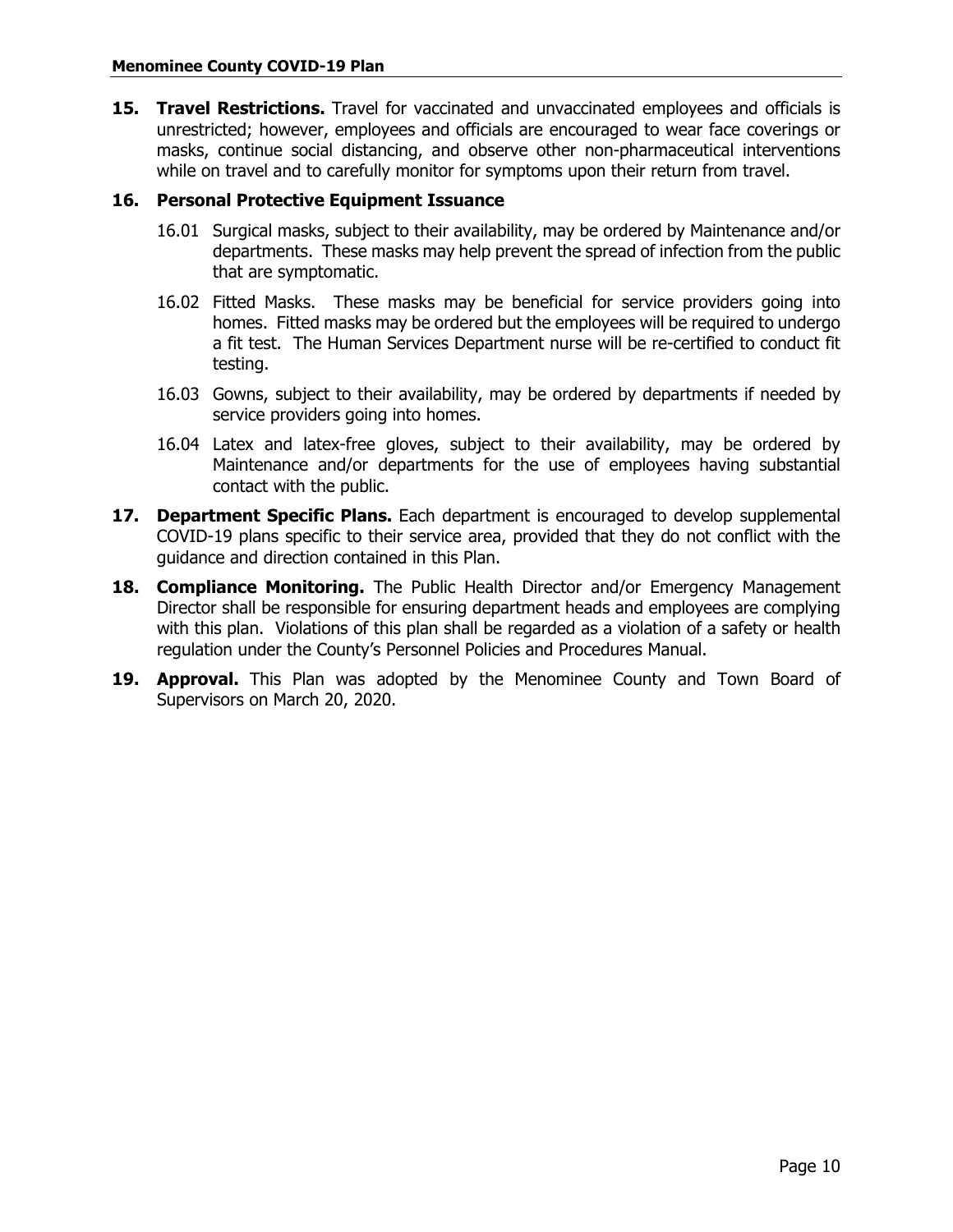#### **Revision History:**

- 07 Apr 2020 Revised §10 to eliminate employees' need to use available leave balances for first three days of quarantine. Employees will now be required to use up to 80 hours of emergency paid sick leave, which was authorized by the Families First Coronavirus Response Act and the County's policy implementing that Act. See County's Families First Coronavirus Response Act Policy adopted on 07 Apr 2020 for more details.
- 12 May 2020 Inserted §5.09 requiring wearing surgical/cloth masks in/around workplace and in vehicles when social distancing is compromised. Changed large gathering size referred to in §5.10 from 20 to 10. Modified §11.07 to allow use of fitness center by County employees only, and only one at a time.
- 18 Aug 2020 Revised §3 to expand the list of known COVID-19 symptoms. Inserted §5.11 to limit number of people congregating in areas for smoke breaks. Revised §15.06 to clarify obligation of employees that travel out of state or to areas with high positivity rates.
- 05 Jan 2020 Revised §10.03 in its entirety. Eliminated reference to emergency paid sick leave provided under the Families First Coronavirus Response Act; created an 80-hour, locally established emergency leave bank for COVID-19 related leave. See footnote #10 above for more details.
- 24 Feb 2021 Authorized up to two employees to use the fitness center, "provided that, only two employees occupy the center at any given time, with only one person on each side; face coverings are worn at all times in between exercises and while exercising if it can be safely accommodated; and users sanitize equipment immediately after their use. Violations may result in suspension of fitness center access and disciplinary action for violating a health regulation of the County."
- 07 Apr 2021 Revised §10.02.A. to provide an quarantine exception for employees who have been fully vaccinated against COVID-19. Amended §10.03.A. to reduce the symptom-free from illness requirement before employees could return to work from 72 hours to 24 hours.
- 13 May 2021 Provides for the reopening of public facilities on Monday, May 17, 2021; repeals the companion plan entitled "Reopening of County and Town Operations", dated October 16, 2020, and incorporates language contained in that plan into the COVID-19 Plan; incorporates updated guidance on quarantine for mission critical personnel; clarifies that COVID-19 leave cannot be used by employees who have the cold, flu or other illness; narrows the use of telecommuting; eliminates the prohibition for travel to meetings, conferences, and training by employees who are fully vaccinated; updates CDC and DHS website links; and makes certain technical updates.
- 14 Jun 2021 Revised §5.09 to §5.12, §11.02, §11.03, §11.09 and §15.01 to exempt fully vaccinated employees, residents and visitors from listed requirements and comply with changes per Menominee County Resolution 2021-02 and authorized by the Menominee County Board Chairperson.
- 08 Aug 2021 This amendment reinstates the use of face coverings or masks by all County and Town officials and employees in the workplace, and by all guests and visitors to County and Town facilities, regardless of their vaccination status.
- 03 Jan 2022 This amendment incorporates the new CDC guidance (issued Dec. 27, 2021, which reduces quarantine and isolation period to five days), incorporates the County Board's prohibition on unvaccinated employees receiving COVID-19 sick leave, and clarifies the difference between isolation and quarantine (revises §10 in its entirety). In addition, this amendment temporarily establishes an appointment-only restriction on County/Town facility access given the recent spike in COVID-19 infections locally.